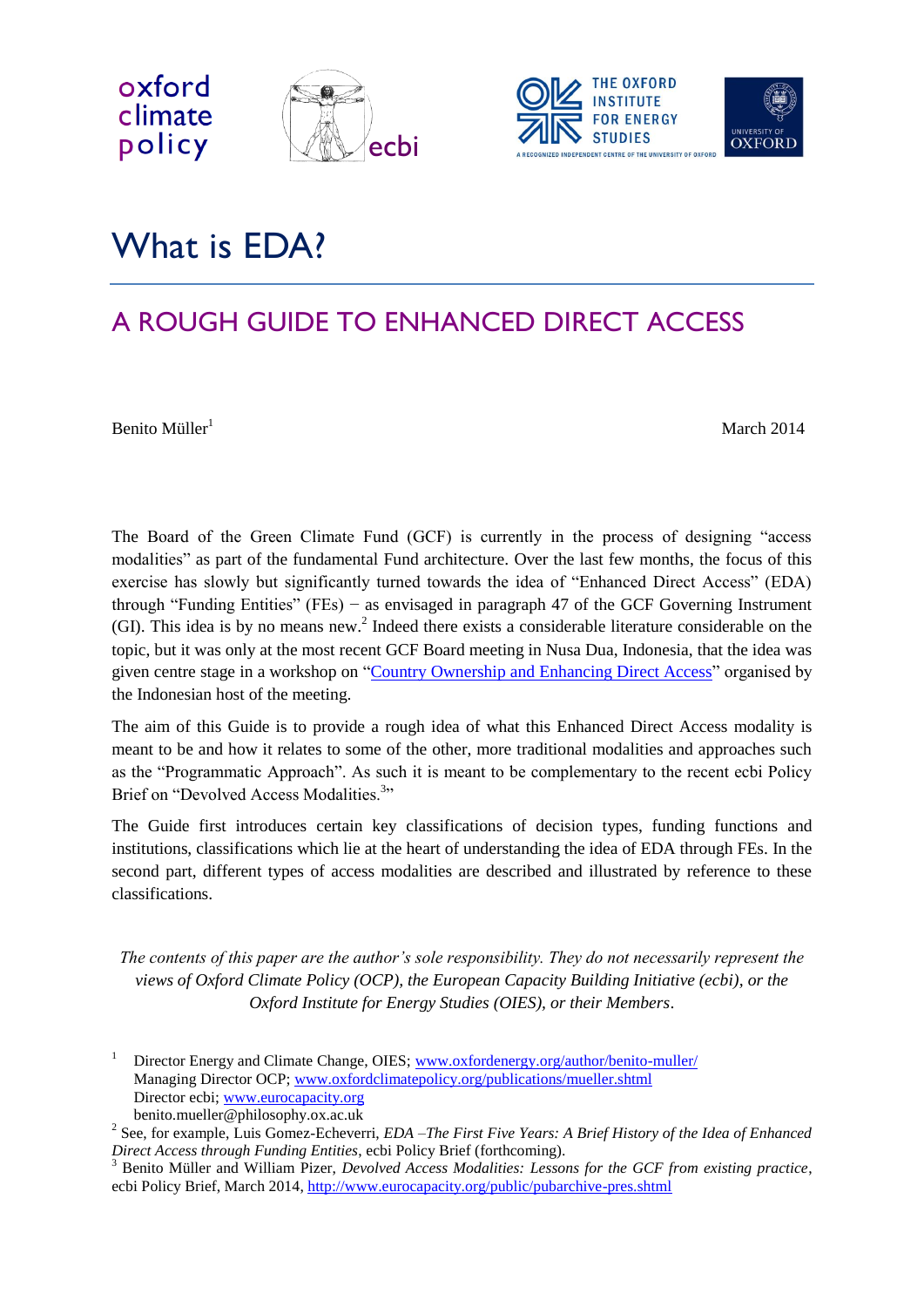# **1. Classifications**

# **1.1** *Functional Categories and Types of Decision*

The key to understanding EDA is the fact that providing financial support for climate change in developing countries involves a number of central types/categories of decisions and functions, as listed in Table 1 (together with some characteristic examples of topics and institutions).

| Table 1. Main decision/function categories with examples |                                                                                                                                                                                                                                 |                                                                                                                                    |
|----------------------------------------------------------|---------------------------------------------------------------------------------------------------------------------------------------------------------------------------------------------------------------------------------|------------------------------------------------------------------------------------------------------------------------------------|
| Category                                                 | <b>Characteristic Themes or Areas</b>                                                                                                                                                                                           | <b>Institutional Examples</b>                                                                                                      |
| <b>Providing Strategic Guidance</b>                      | • Guidance to the operating entities of the<br>financial mechanism                                                                                                                                                              | Conference of the Parties:<br>$\bullet$ UNFCCC COP                                                                                 |
| <b>Strategic Fund Management</b>                         | • Strategic Resource Allocation (funding<br>windows, countries etc),<br>• Operationalising Strategic Guidance,<br>• Adopting general standards, and criteria                                                                    | Executive Organ of<br><b>Operating Entities:</b><br>• Council (GEF),<br>• Board (GCF)                                              |
| <b>Operational Fund Management</b>                       | • Assessment and approval of funding for<br>activity (projects/programme) proposals                                                                                                                                             | GEF, GCF, national<br>funds (Amazon Fund)<br>• Council/Board<br>• Secretariat                                                      |
| Country Coordination                                     | • No objection decisions<br>• Mainstreaming into country strategies                                                                                                                                                             | • National Designated<br>Authority (NDA)                                                                                           |
| <b>Activity Implementation</b>                           | • Holding/managing approved funding<br>• Reviewing and endorsing activity proposals<br>• Monitoring and evaluation of approved<br>activities<br>• Environmental and social risk management<br>• Identifying eligible activities | Multilateral or National<br><b>Implementing Entities</b><br>$\bullet$ UNDP (GEF IE)<br>• Planning Institute of<br>Jamaica (AF NIE) |
| <b>Activity Execution</b>                                | • Day-to-day activity management<br>• Procure and contract for goods and services                                                                                                                                               | Project developers                                                                                                                 |

Figure 1, in turn, illustrates schematically the general relations between these functions and the flow of the respective decisions, both at the strategic and the operational ("project/activity cycle") level:

- At the strategic level (yellow), guidance is provided (A), operationalised (B), and given to the project cycle operators.
- At the operational level (blue), an activity is designed and submitted (1) for initial review and endorsement, (2) for no objection and (3) for approval. Once approved, implementation of the projects starts with funding being released to the implementing (4) and executing bodies (with subsequent monitoring and evaluations).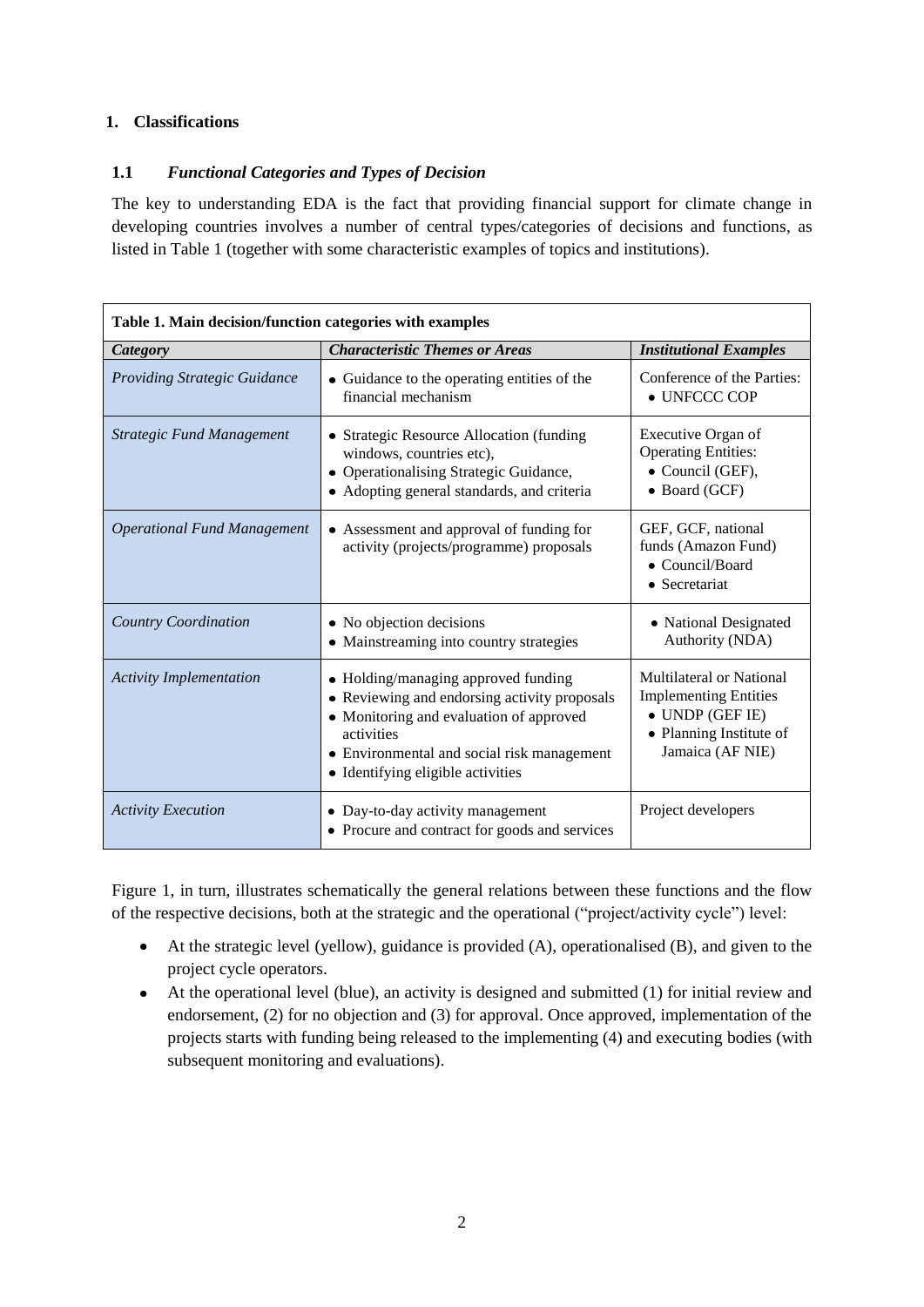

**Figure 1. Types and flows of decisions in the provision of financial support**

#### **1.2** *Institutional Categories*

Following this mapping of the decision/function landscape, the key distinctions between access modalities are (i) "*geographical level/scope*" at which the decisions/functions are taken/carried out, and (ii) the "*institutional architecture*" of the modality.

The GI acknowledges a number of institutional categories, that is to say distinctions between entities involved in the operations of the GCF. Broadly speaking, they are legal and geographic/governance distinctions.

#### *1.1.1 Legal distinctions*

The GI distinguishes between "public" and "private", in the context of finance  $\begin{bmatrix} 3 \\ 54 \end{bmatrix}^4$  and sector activities [41]. In both cases, the use refers to the legal status of the entities providing the finance or carrying out the activities in question.

#### *1.1.2 Geographic/governance distinctions*

The GI characterises finance [3], activities [41] and entities [45, 46, 47, 48] as "international", "regional", "national", and "sub-national". It is, however, important to keep in mind that in the context of institutions (entities) these terms have two different meanings. There is the "geographic" meaning, pertaining to the geographical scope of activities, i.e. to where the entity carries out its activities. And there a "governance" meaning in the context of public sector entities, referring to the level of public sector (government) involvement in the governance of the entity in question.

 $^4$  "[*n*, *m*]" is here used to refer to Paragraphs *n* and *m* in the GI.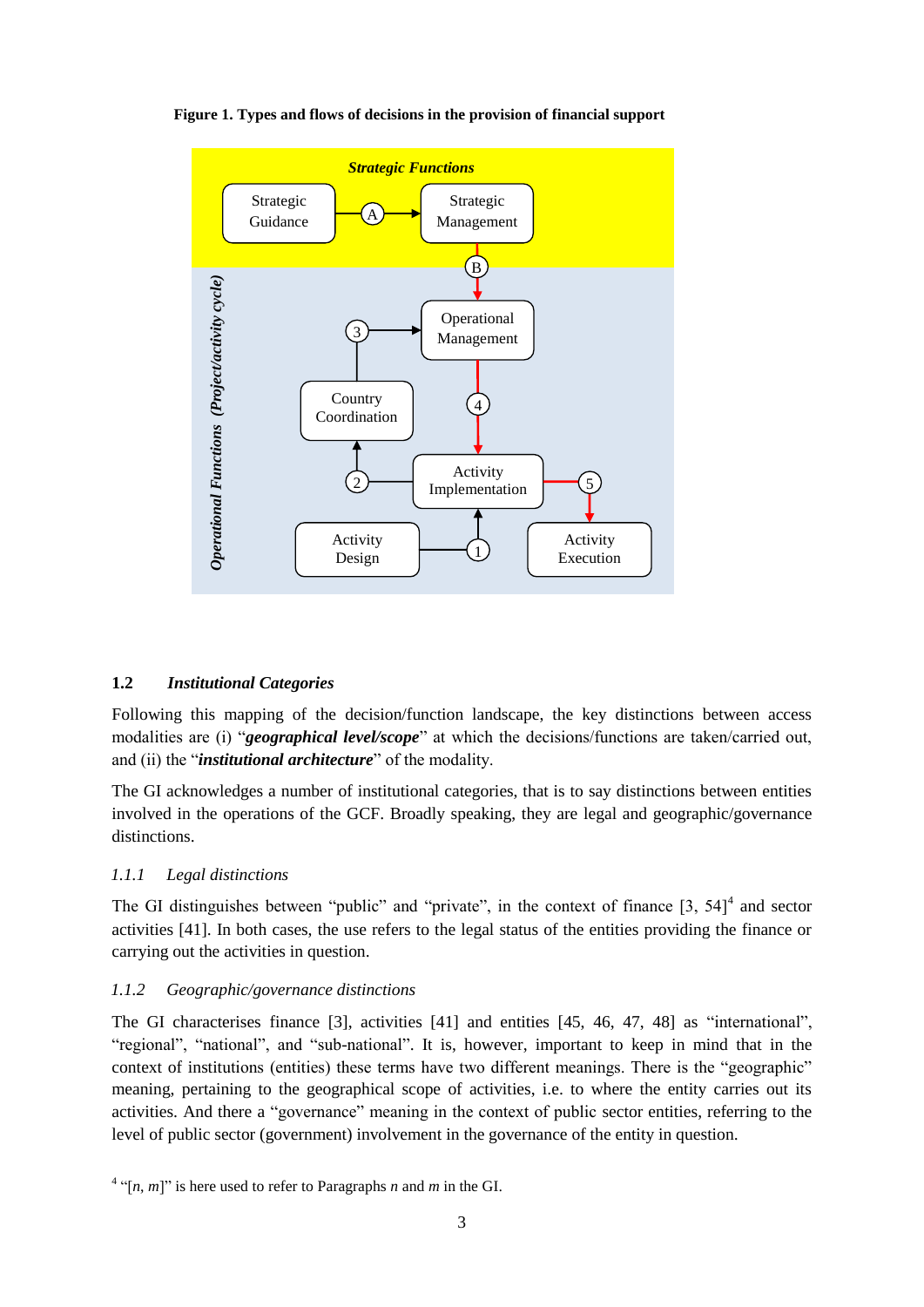The two meanings very often concur: (public sector) national entities will both be active nationally and governed by the national government. However, in the case of EDA the term "regional" was introduced in the governance and not the geographic sense: "Regional Funding Entities" (RFE), in the context of EDA, are meant to be funding entities governed by the governments of the respective recipient countries (say a group of SIDS), which is why access through them is still considered to be "direct." But having a regional scope of activities, like regional development banks, per se is not sufficient to qualify as a RFE.

## **2. Degrees of Devolution<sup>5</sup>**

With these distinctions, it is possible to give a broad characterisation of the different access modalities models, beginning with the governance/geographical distribution of the decisions/functions characterised in Section 1.1.

Section 2.1 illustrates the distribution between the international and the domestic "in-country" level(s) of the functions and decision flows of four typical access models

- (i) *Traditional International Access* (Fig. 3): GEF
- (ii) *Traditional Direct Access* (Fig. 4): Adaptation Fund
- (iii) *Programmatic Enhanced Direct Access* (Fig. 5)
- (iv) *Fully Devolved Enhanced Direct Access* (Fig. 6)

Note that the distinction between (iii) and (iv) is based on the fact that under a programmatic approach only some operational management decisions – namely approvals of programme activities ('projects') – are devolved to the domestic level (e.g. NFEs). The approval of programmes themselves is retained at the international level (e.g. the GCF Board).

Section 2.2, in turn, illustrates possible institutional arrangements for EDA.

 $<sup>5</sup>$  Disclaimer: While there is a natural order to describe these modalities in terms of their degree of devolution.</sup> this is not meant to imply that more devolution is always better. The choice of model will inevitable depend on on national circumstances and the type of funding in question.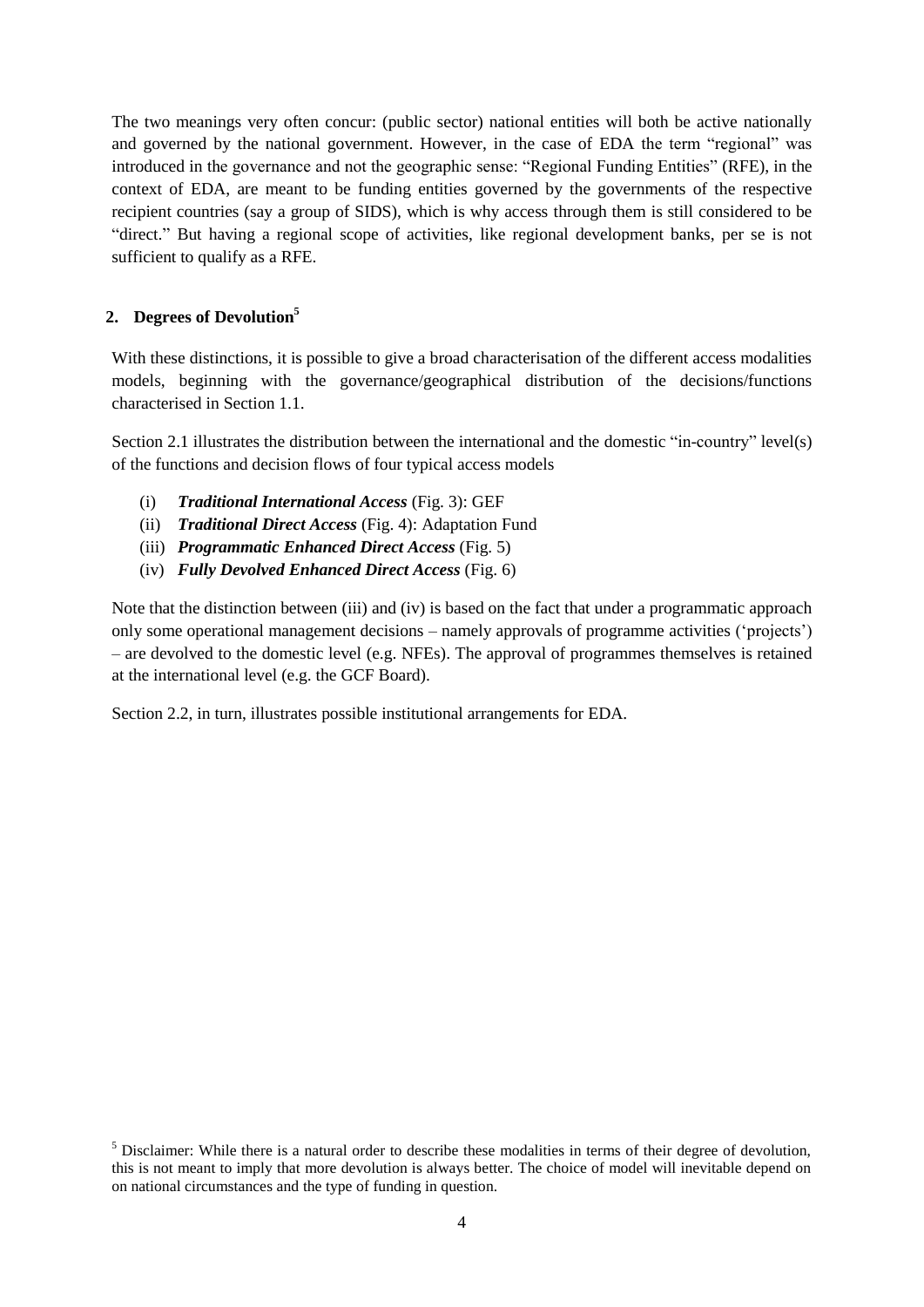#### *2.1 Degrees of Devolution<sup>6</sup>*





**Figure 3. Traditional Direct Access**





<sup>6</sup> The graphic devices used here are borrowed from Neil Bird, Simon Billett, and Cristina Colon, *Direct Access to Climate Finance: experiences and lessons learned*, ODI/UNDP Energy and Environment Discussion Paper, November 2011.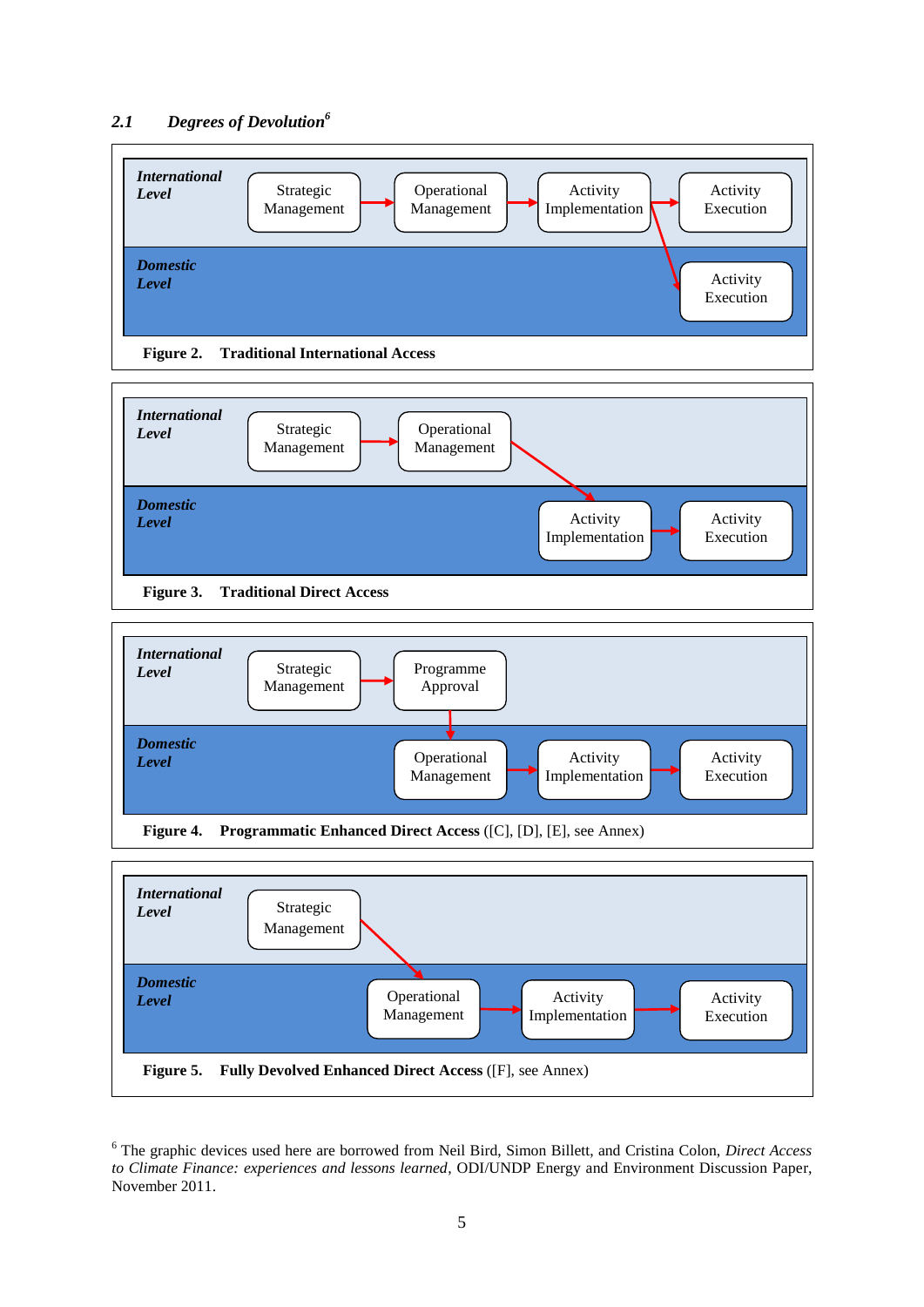### **2.2** *Variations of Institutional Enhanced Direct Access Arrangements*

For the fully devolved EDA model there is really only one institutional arrangement, namely the one illustrated in Figure 6, where the strategic management remains with the GCF (green box), the operational management is fully devolved to the funding entity/ies (purple), with activity implementation and execution carried out by implementing (yellow) and executing entities (orange).



Programmatic EDA, by contrast allows for an 'in-house' arrangement (Fig 7.), where programme approval is retained by the GCF, and an 'outsourced' arrangement (Fig 8) where programmes are approved by an international funding entity/intermediary (red box).